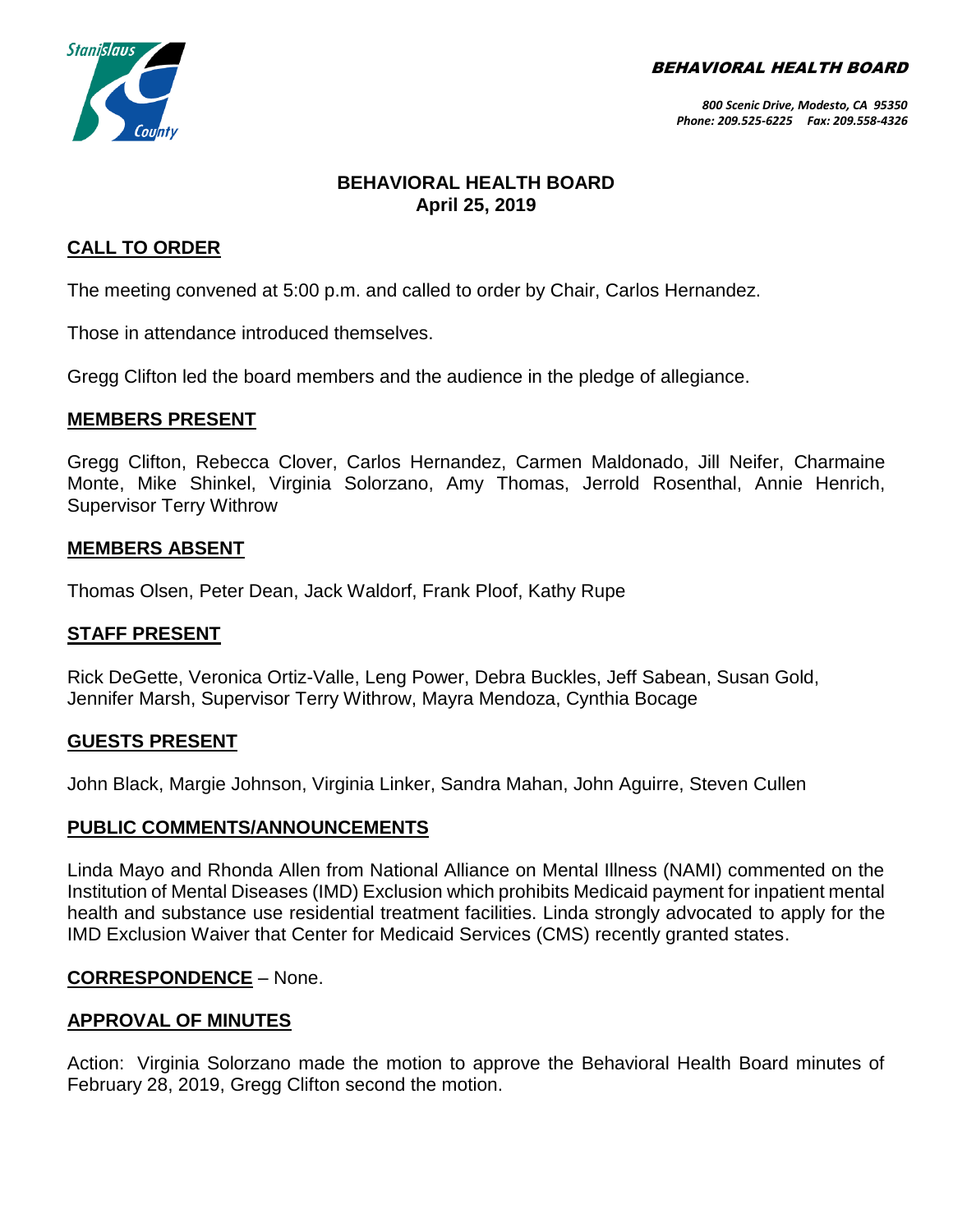Behavioral Health Board April 25, 2019 Page 2 of 3

## **CONSUMER REPORTS/COMMENTS**

John Black reported that the Peer Recovery Art Project has conducted six trainings in three counties, including retreats and round table discussions, expanding to the Bay Area, and Central Valley. John also referenced to Assembly Bill AB 43 that mandates more consumer driven programs.

## **FAMILY MEMBER REPORTS/COMMENTS** – None.

# **BOARD OF SUPERVISORS REPORT**

Supervisor Withrow reported on a recent meeting with Governor Newsom where they discussed statewide concerns regarding MHSA funding restrictions and Conservatorship process.

## **PRESENTATION – Mental Health Services Act (MHSA) Annual Update FY 2019/20**

Leng Power, MHSA Planning Manager presented on the MHSA Annual Update for FY19/20 providing an extensive overview of the five MHSA components and funding allocations: Community Services and Support (CSS), Prevention and Early Intervention (PEI), Workforce Education and Training (WET), Capital Facilities/Technological Needs (CF/TN), and Innovation (INN). CSS newly proposed and expanded projects include Transitioning Co-Occurring Disorders Project from Innovation funding to FSP. Expand contracts for transitional board and care facilities, as well as expanding Short Term Residential Therapeutic Programs to add a third contractor.

In addition, Leng mentioned an addendum providing clarification regarding the MHSA Housing Funds expenditures for No Place Like Home funding will be expended in FY18/19.

#### **PUBLIC HEARING - Mental Health Services Act (MHSA) Annual Update FY 2019/2020**

Carlos Hernandez called the public hearing to order regarding the MHSA Annual Update for FY 19/20. Carlos opened the floor to those present who wished to comment. Taking all comments into consideration, the hearing on the MHSA Annual Update FY 2019/20 closed.

#### **COMMITTEE REPORTS**

#### Executive Committee

Carlos reported that the presentations for May and June have been determined. Board agenda item to proclaim May 2019 as Mental Health Awareness Month will go before the Board of Supervisors on April 30, 2019.

#### Administrative, Fiscal Management Committee

Gregg Clifton reported the committee met and discussed the 2-year Department budget. There are currently 200 contracts being renewed. Tina Jamison was selected as the new Business Office Manager. The Consumer Perception Survey period is scheduled the week of May 13 – 17, 2019. Doug Holcomb, BHRS General Services Manager has temporarily been assigned as Operations Manager at the Modesto Outdoor Emergency Shelter.